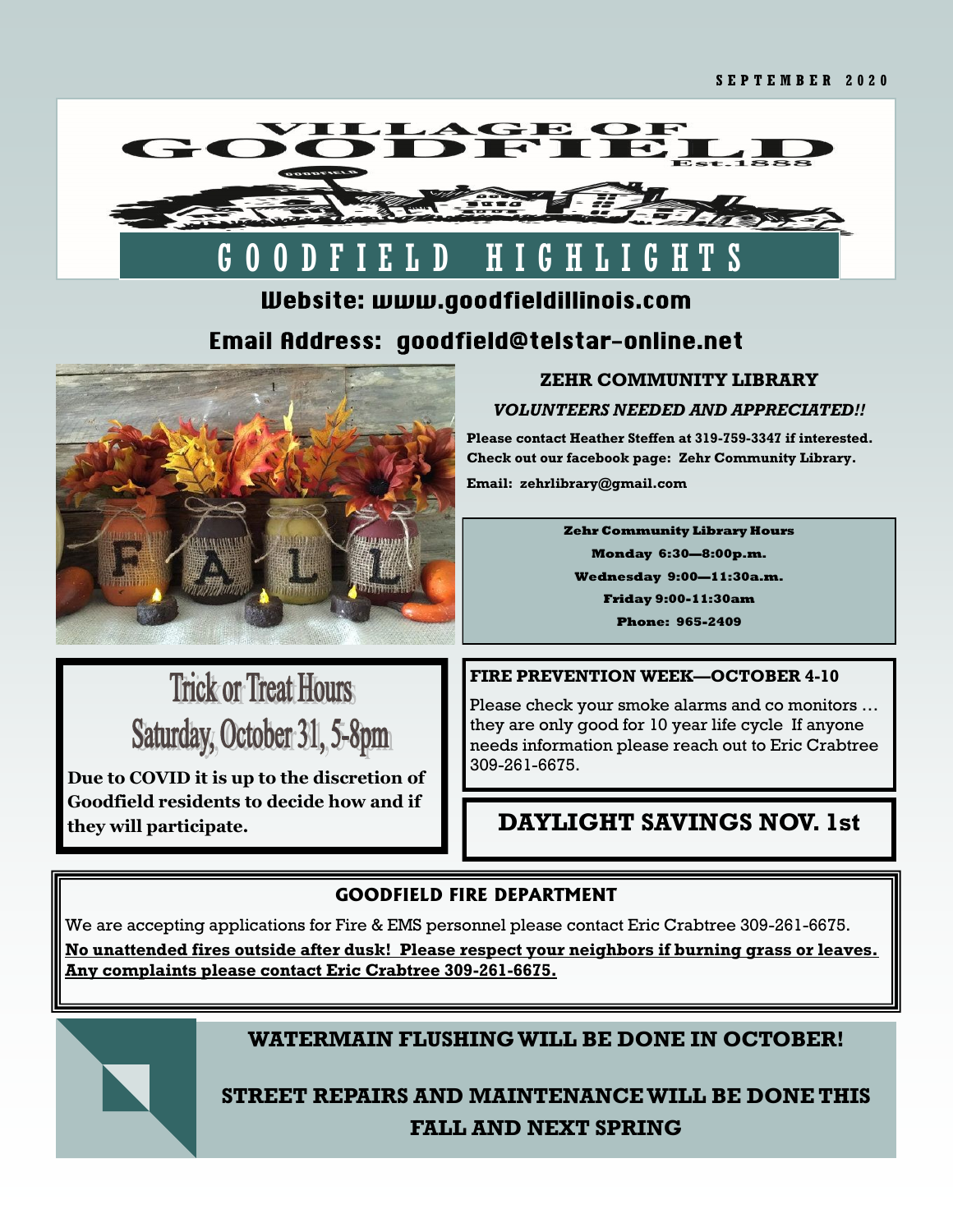**Fall Street Maintenance** Fall street maintenance work is done to repair some street damage along with maintenance of ditches and the edges of the roads. This may result in grading the ditch area along the road to promote better drainage. Keep in mind your property line usually ends 10-15 feet from the edge of the street. This allows us to perform maintenance to the road and ditches as needed in the public right of

# MISCELLANEOUS VILLAGE INFO

#### **SOLICITOR'S**

Be aware of solicitor's and know what to ask! If anyone is going door to door selling anything they must have a solicitor's permit from the Village.

They also must carry the permit on them. If they do not have a permit please call the Village Hall (965-2517) or Goodfield Police (447-6265).

As always...never let someone into your house if you do not know them!

## **PAY YOUR WATER BILL ONLINE!!**

**We now offer online bill payment with a credit/debit card. To pay your bill 24/7, go to www.goodfieldillinois.com and click on the payment link. Convenience fees do apply. Fees are as follows:**

**Up to \$50.00 - fee is \$1.75**

**Over \$50.00—fee is a 3.5% of bill amount**

#### **DIRECT DEBIT WATER & SEWER PAYMENTS**

The Village accepts direct debit for water/sewer payments. This eliminates the need to write a check to the Village. You receive a bill stating how much you owe, then the amount is automatically debited from your selected bank account on the specified date. Applications are available on the Village Website www.goodfieldillinois.com or can be picked up at the Village Hall.

way.

# **Snow Plowing**

Snow Plowing season will soon be here! Please help us make the job easier and faster for everyone by not parking on the streets until after the streets have been cleared. This would be very helpful for the operators. Snowfalls require vehicles to be removed from the streets until the streets are cleared edge to edge. Repeat offenders will be ticketed and or towed. We also request residents and businesses not pushing, shoveling or blowing snow into the streets. Keep pushed snow on your property as it creates problems for the snow plows and street traffic. Your cooperation is appreciated and helps to complete the job sooner.

#### **Burning in the Village**

Open burning of yard waste and garbage can create problems for yourself and neighbors. Village Codes states, "It shall be unlawful for any person to burn any garbage, refuse, shingles, tires, plastics or any petroleum products within the Village. No material of any description shall be burned after 8:00p.m., or before 7:00a.m., with the exception of attended small campfires for cooking purposes. Burning is prohibited on any public streets, sidewalks or alleys of the Village.

**ADDWC RECYCLING CONTACT INFORMATION** Phone: 309-467-3015 ADDWC@MTCO.com

#### **Grass Clippings**

Please do not blow grass clippings on the streets or sidewalks. This restricts the flow to the storm sewer system.

#### **POLICE NUMBERS**

FOR EMERGENCIES both Tazewell and Woodfore County DIAL 911 NON EMERGENCY TAZEWELL COUNTY (800) 322-9166 NON EMERGENCY WOODFORD COUNTY (309) 467-2375 POLICE DEPARTMENT 106 E FIRST ST., DEER CREEK (309) 447-6265